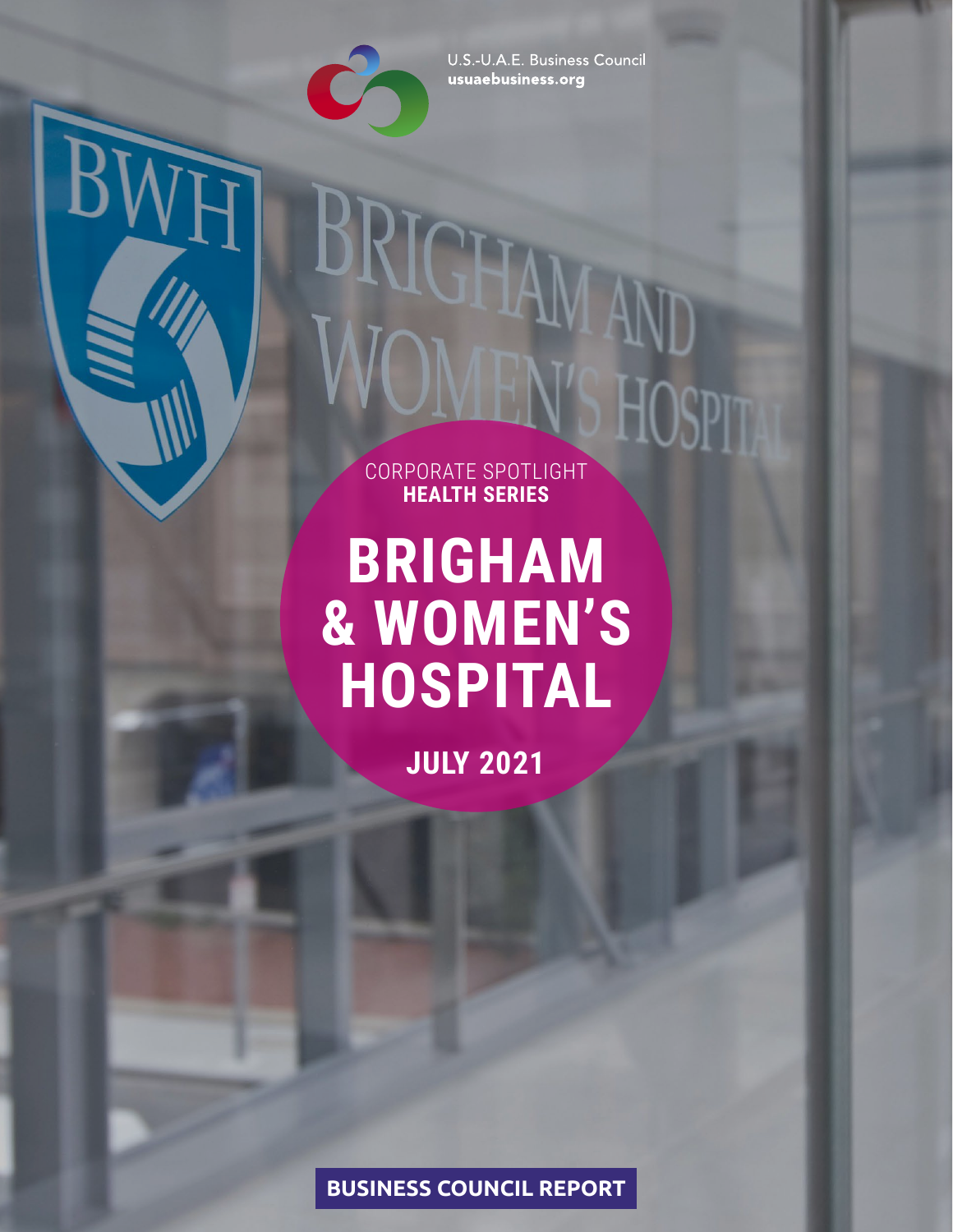## **OVERVIEW**

With more than 800 inpatient beds, approximately 50,000 inpatient stays and 2.25 million outpatient encounters annually, Brigham and Women's Hospital's physicians provide expert care in virtually every medical and surgical specialty to patients locally, regionally and around the world.

An international leader in basic, clinical and translational research, Brigham and Women's Hospital has nearly 5,000 scientists, including physician-investigators, renowned biomedical researchers and faculty supported by nearly \$700 million in funding. The Brigham's medical preeminence dates back to 1832, and now, with 20,000 employees, that rich history is the foundation for its commitment to research, innovation, and community.

Boston-based Brigham and Women's Hospital is a teaching affiliate of Harvard Medical School and dedicated to educating and training the next generation of health care professionals.

Brigham and Women's Hospital is a founding partner of Mass General Brigham, which was created in partnership with Massachusetts General Hospital. Today Mass General Brigham consists of primary care and specialty physicians, community hospitals, rehabilitation hospitals, skilled nursing facilities, community health centers, a psychiatric hospital, a health insurer, and other health-related entities, in addition to the two-founding academic medical centers. Together these providers offer a continuum of coordinated, high-quality care.

## **CLINICAL EXPERTISE**

# **U.S.-U.A.E. PARTNERSHIPS**

For many decades, Brigham and Women's Hospital has been privileged to collaborate with healthcare leaders across the U.A.E. on patient care and innovations. As part of its mission to improve health care worldwide, Brigham and Women's Hospital engages in strategic collaborations with international partners. Drawing on the expertise that has made Brigham a leader in virtually every area of medicine and in groundbreaking research, Brigham and Women's Hospital provides a broad range of services:

- Hospital and facilities planning
- Clinical program/service line development
- Clinical training and education
- Hospital administration, operations, and staffing guidance
- Quality and safety program planning and execution
- Telemedicine development and support
- Research, development planning and collaboration

For more information about the collaborations, please visit: brighamandwomens.org/about-bwh/international-collaborations













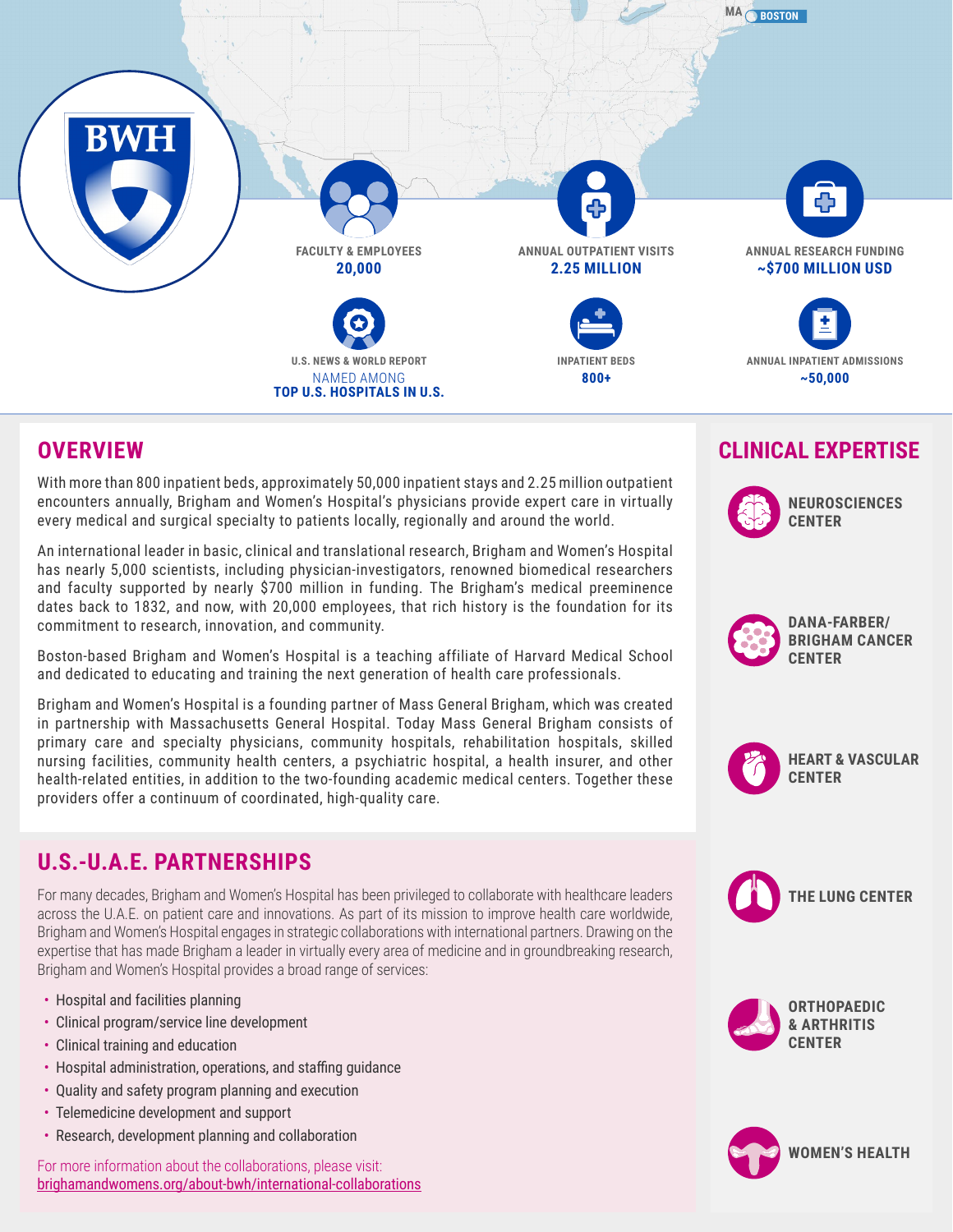# **CENTERS OF EXCELLENCE**



### **NEUROSCIENCES CENTER**

The Neurosciences Center delivers comprehensive and highly coordinated care for thousands of patients each year with a variety of needs, from a patient with a brain tumor to a senior's struggle with Alzheimer's disease—and everything in between, including chronic pain, stroke, Parkinson's disease, multiple sclerosis, spine pain, depression and more. Brigham's highly advanced MRI-guided operating suite enables neurosurgeons to remove brain tumors with more precision than ever —and reduce the risk of damage to other parts of the brain.

- a. 1,000+ highly trained physicians and researchers
- b. 20 highly specialized Neuro ICU beds

## **HEART & VASCULAR CENTER**

- a. Ranked 7<sup>th</sup> in the U.S. for Cardiology Care (U.S. News & World Report)
- b. 50,000+ annual patient visits
- c. 778 heart transplants performed since 1984
- 

Since performing the first successful heart valve surgery in the world in 1923, Brigham and Women's Hospital has been pioneering landmark treatments in heart and vascular care. They provide innovative and compassionate care along the entire spectrum of cardiovascular diseases and conditions, often caring for patients who have been told by other institutions that there was nothing more that could be done. Brigham's multidisciplinary teams address every aspect of their patients' needs from diagnosis, treatment, management and prevention.

- a. Ranked 6<sup>th</sup> in the U.S. for Cancer Care (U.S. News & World Report)
- b. Adult multidisciplinary oncology care

## d. 125+ active clinical trials in heart and vascular conditions **DANA-FARBER/BRIGHAM CANCER CENTER**

Dana-Farber/Brigham Cancer Center brings together specialists from two world-class medical centers. Their team has deep experience in treating various cancers and includes experts from a wide span of disciplines, such as medical and radiation oncologists, cancer surgeons and many others. They offer access to the latest treatments, many of which were pioneered at their facilities, along with clinical trials of promising new therapies.

> a. Ranked 8<sup>th</sup> in the U.S. for Gynecology (U.S. News & World Report) b. 8,000+ babies delivered each year

- c. Principal teaching affiliate of Harvard Medical School
- d. 12 specialized disease treatment centers
- e. 1,100+ active clinical trials testing new therapies
- f. Adult clinical centers include:
	- Stem Cell Transplant and Cell Therapies
	- Breast Cancer
	- Cancer Genetics and Prevention
	- Cutaneous (Skin) Cancer
	- Gastrointestinal Cancer
	- Genitourinary Cancer
	- Head and Neck Cancer
	- Leukemia, Lymphoma and Myeloma
	- Melanoma
	- Neuro-Oncology
	- Sarcoma and Bone Cancer
	- Thoracic (Lung) Cancer

## **THE LUNG CENTER**

The Lung Center is a unique, highly focused collaboration between physicians and surgeons specializing in lung and breathing conditions, providing comprehensive care and individualized attention for patients with every type of lung condition—from asthma to cystic fibrosis to rare lung cancers. Their specialists deliver precise, personalized medicine focusing on each patient including populations with specific needs such as women and the elderly, and targeted areas focused on genetics, rehabilitation, palliative care and prevention.

- a. 50 pulmonologists and intensivists
- b.18 highly specialized surgeons
- c. 36 programs for common, chronic & critical respiratory conditions



## **WOMEN'S HEALTH**

Brigham specialists are world-renowned for their obstetrical and neonatal care, and provide care for all pregnant patients and specialize in high risk pregnancies. They provide lifesaving prenatal treatment for fetal disease and conditions and are leaders in many of today's most advanced in utero procedures and fetal monitoring techniques. Brigham offers complete outpatient and inpatient gynecologic care and the latest minimally invasive and robotic treatments.

## **ORTHOPAEDIC & ARTHRITIS CENTER**



The Orthopaedics and Arthritis Center is one of the most highly regarded bone and joint disease programs in the world. Their multidisciplinary teams provide proven and novel medical therapies that improve quality of life.

a.10,000+ surgical cases per year

b.Smart Limbs - Pioneered the world's first amputation procedure that allows the brain to control robotic limbs

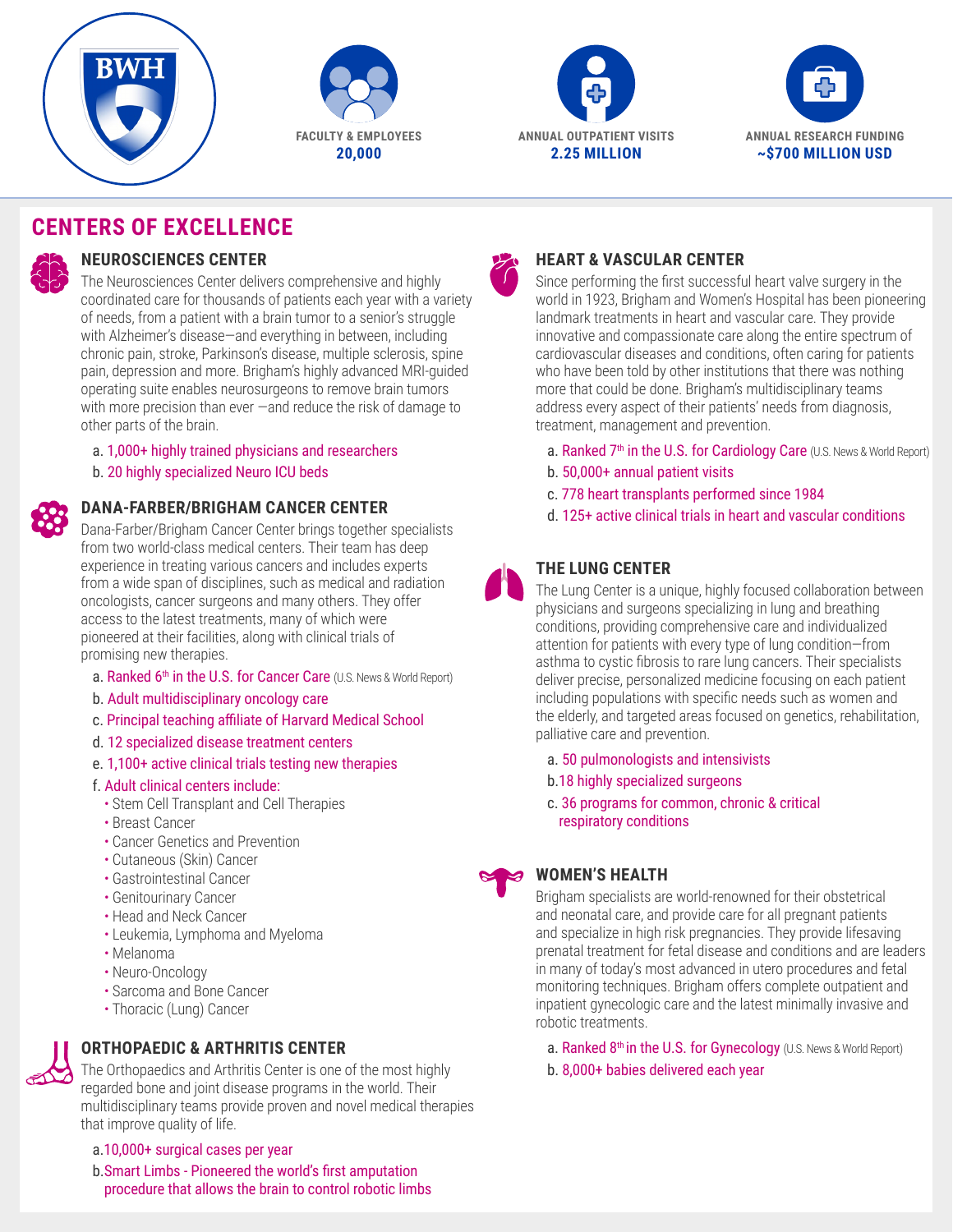## **ADDITIONAL INFORMATION**

| $\sim$ $\sim$<br>the control of the control of the control of the control of the control of<br>______<br>______ |  |
|-----------------------------------------------------------------------------------------------------------------|--|
|                                                                                                                 |  |

#### **RESEARCH & INNOVATION**

Brigham and Women's Hospital is an international powerhouse in biomedical research dedicated to pioneering discoveries that will translate into new prediction methods, treatments, and cures for the world's most devastating and complex diseases.

Their 4,700 researchers produce more than 8,000 scientific publications and file more than 200 patent disclosures annually.

Brigham and Women's Hospital is consistently a top recipient of funding from the National Institutes of Health and is rated the #2 most impactful healthcare organization by *Nature* Index.



#### **EDUCATION**

Brigham and Women's Hospital is a teaching affiliate of Harvard Medical School, recognized internationally for its education and training programs for physicians, nurses, scientists, and healthcare professionals.

Their 160 world-class medical education programs train more than 2,350 students annually, developing the next generation of leaders who will change the future of medicine.

## **LEADERSHIP**

**Sunil Eappen | MD | MBA** Interim President, Brigham and Women's Hospital Senior Vice President, Medical Affairs Chief Medical Officer, Brigham and Women's Hospital

**Shelly Anderson | MPM** Chief Operating Officer & Executive Vice President, Brigham and Women's Hospital

# **WEBSITES**

HOSPITAL WEBSITE https://brighamandwomens.org

#### INTERNATIONAL PATIENT INFORMATION https://brighamandwomens.org/patients-and-families/internationalpatient-center

**LINKS**

# **CONTACT INFO**

**International Patient Center**  Phone: +1 (617) 732 5777 Email: BHIntl@bwh.harvard.edu

**Karen Lemaire | MHA** Interim Vice President, Strategic Initiatives & Partnerships Phone: +1 (617) 732 6295 Email: klemaire@bwh.harvard.edu

**Kerin Howard**  Senior Director, International Patient Center Phone: +1 (617) 732 7457 Email: khoward@bwh.harvard.edu

**Karim Talleh, MHA** Sr. Program Manager, Strategic Initiatives & Partnerships Phone: +1 (617) 278 0805 Email: ktalleh@bwh.harvard.edu